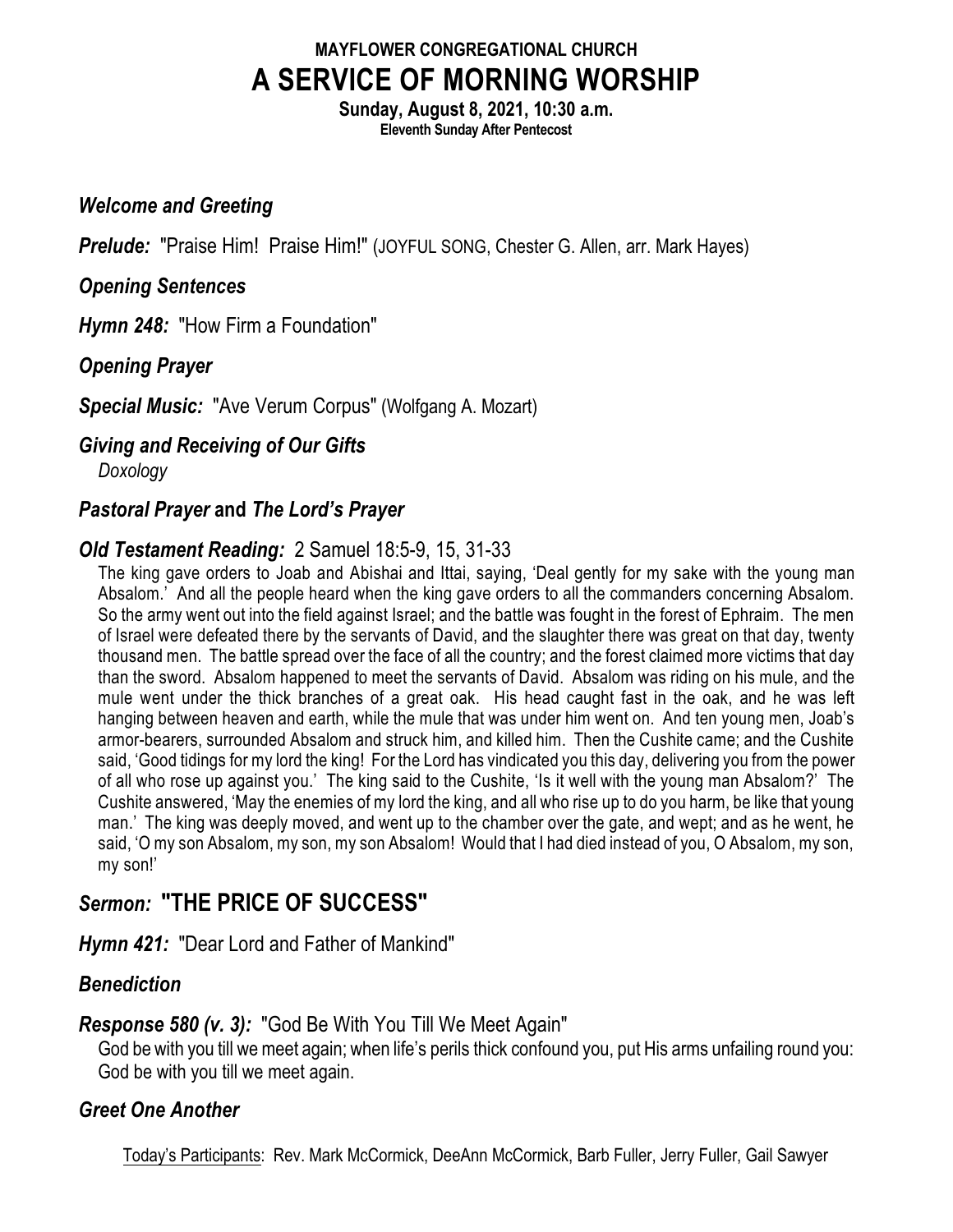# **How Firm a Foundation**

Rippon's, A Selection of Hymns, 1787, alt.

**Traditional American Melody** Caldwell's, Union Harmony, 1837



11.11.11.11